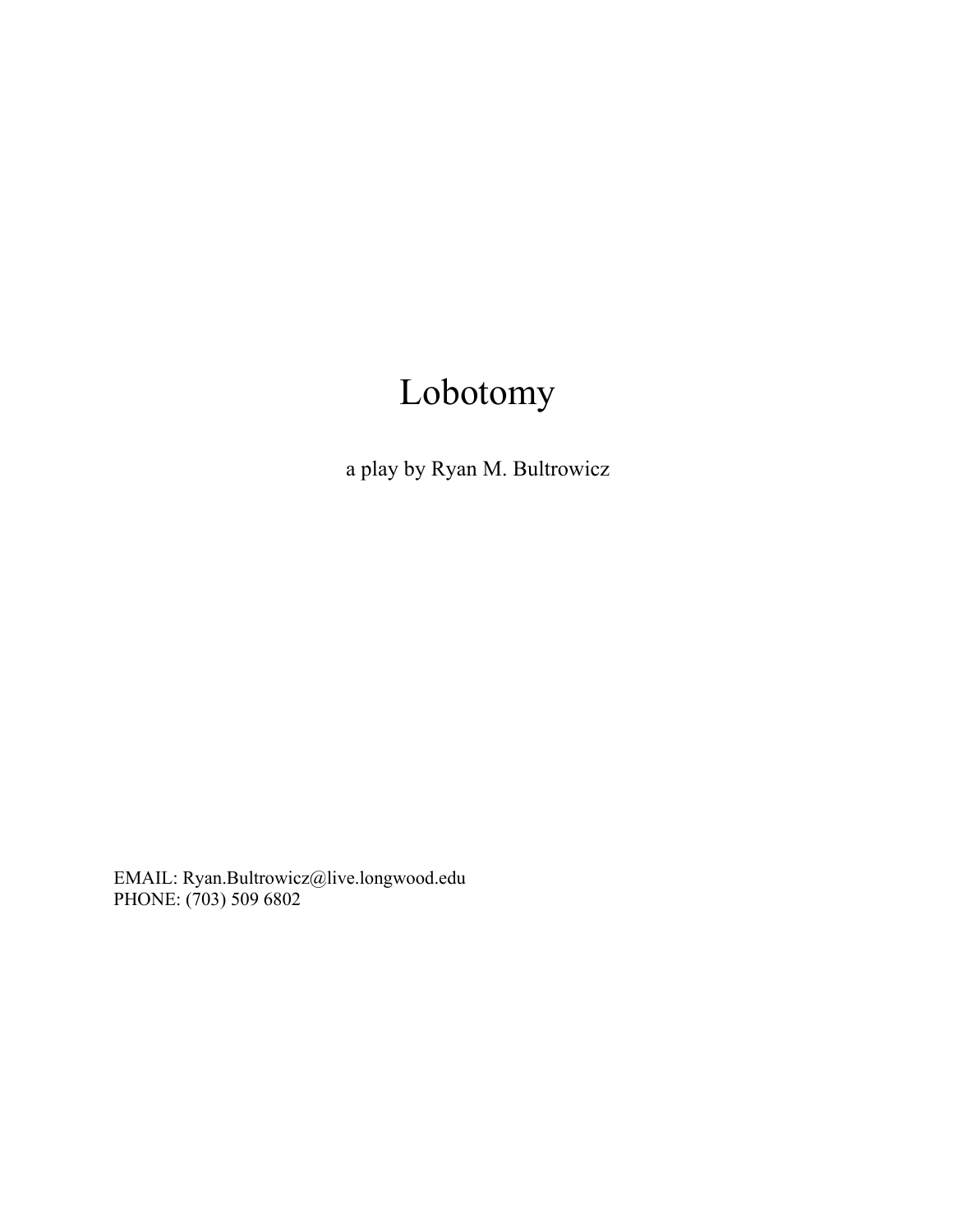*Two doctors,* ELLIE *and* PENNY, *are performing a lobotomy on a patient. The patient is hidden behind some type of surgical partition.*

PENNY I bought a lobotomy cake.

ELLIE A lobotomy cake?

PENNY For after – to celebrate our first successful lobotomy together.

ELLIE Oh. Well, what if it isn't successful?

PENNY Then it'll be to celebrate our first unsuccessful lobotomy together.

ELLIE What kind?

PENNY It's strawberry. Because-

**ELLIE** Brain matter smells like strawberry.

PENNY Right! Pass me the sponge, please.

ELLIE *passes* PENNY *the sponge from a surgical tray beside her.*

ELLIE That's good.

PENNY *begins scrubbing the brain.*

PENNY Although, I have to say…this brain-

ELLIE It stinks, right?

PENNY For real. What's up with that?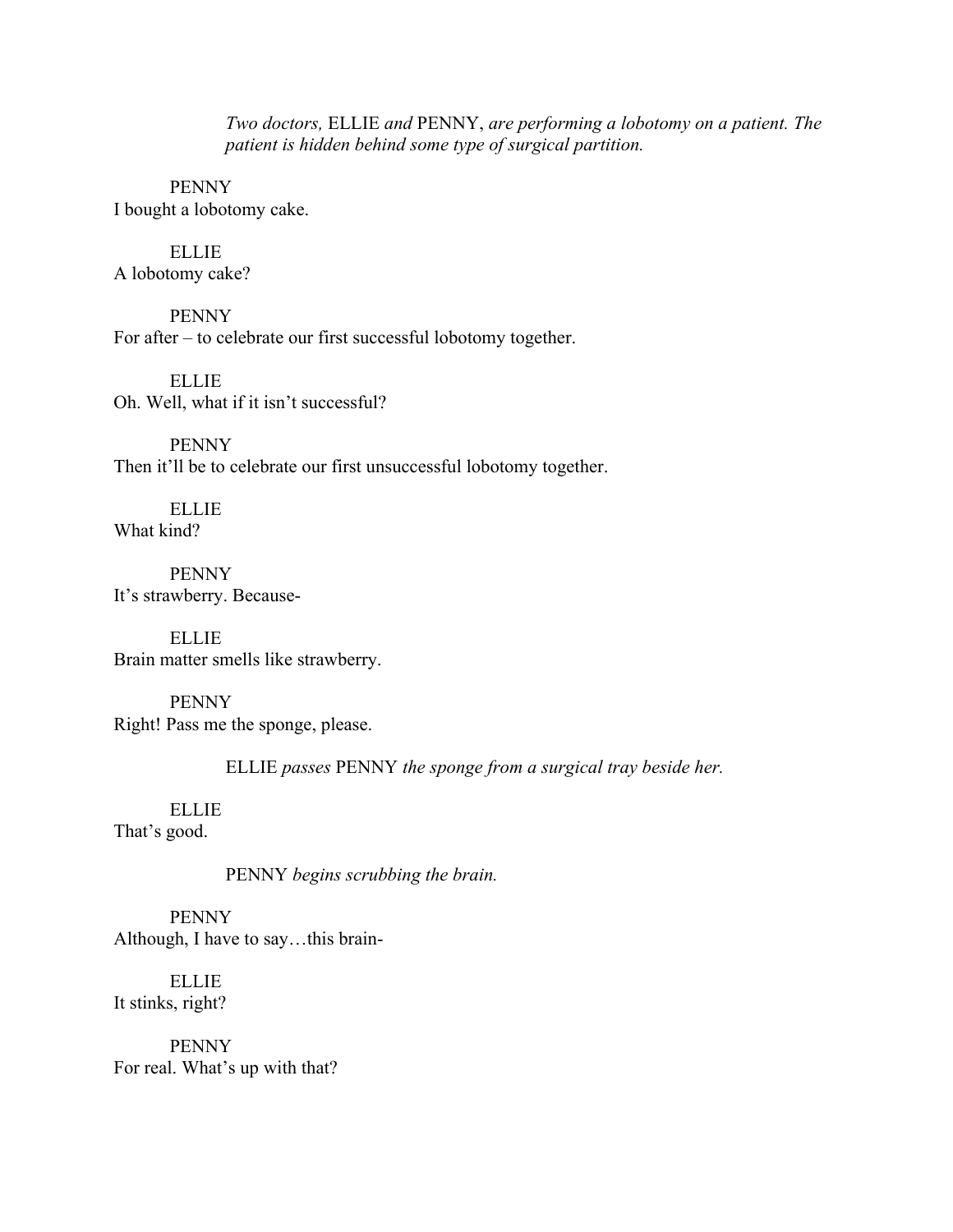# ELLIE

It's like musty couch and cigarette smell.

PENNY It's got to be these memories. They're rotten or something.

PENNY *returns the sponge.*

ELLIE Should we take a peek at one?

PENNY Isn't that unethical?

ELLIE Oh, come on. What's he going to do? Sue us?

PENNY No, I guess not. Seeing as he'll be lobotomized.

ELLIE Then just reach in and pull one out. It'll be stealthy.

PENNY

You do it.

## ELLIE

But it really stinks and you know my hands are like smell magnets. Once I get a scent on them it takes forever for it to go away.

PENNY My hands are smell magnets too!

ELLIE I have a condition! You're being very insensitive right now.

## PENNY

Oh, fine.

ELLIE Pick a good one.

PENNY *reaches her hand down into the patient's skull, she digs around for a bit.*

ELLIE Hurry up!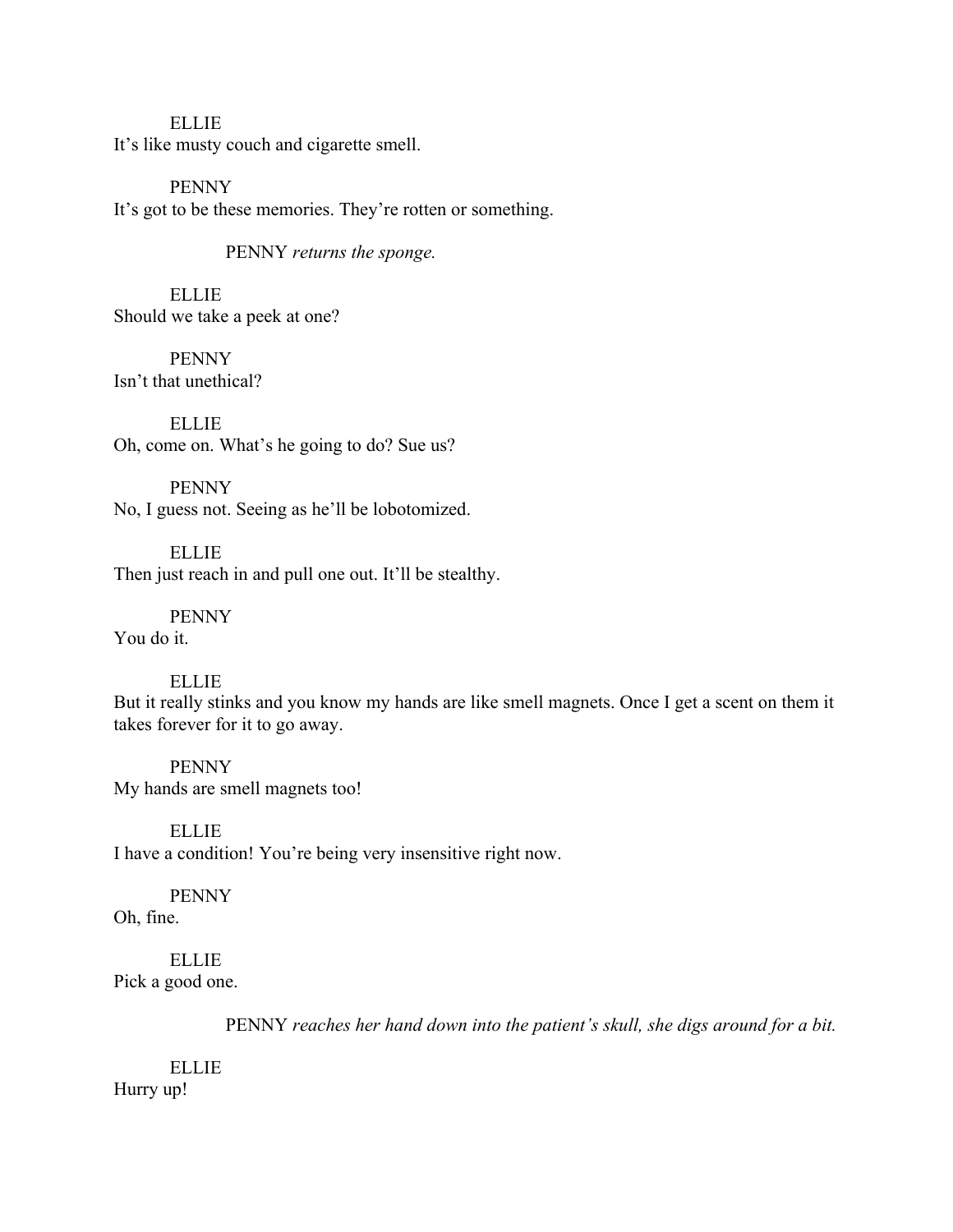#### PENNY

You want a good one, don't you?

## ELLIE

Yes – but we also have to do this pretty quickly. We've got another lobotomy at three and another at four.

#### PENNY

Anyone important?

ELLIE Just some more political enemies.

PENNY They can wait then – we'll just say we got caught up in some complications here.

PENNY *grabs hold of a big memory.*

PENNY

I got a big one!

ELLEN *hands her a surgical knife.*

#### ELLIE

Crack that puppy open!

PENNY *cuts open the memory, a bright white light shines from the patient's head.* PENNY *and* ELLIE *gaze into it.*

PENNY What do we have here?

ELLIE Oh my god. Look at that.

PENNY That's despicable.

ELLIE Disgusting.

PENNY Dog-fighting? This guy was into dog-fighting?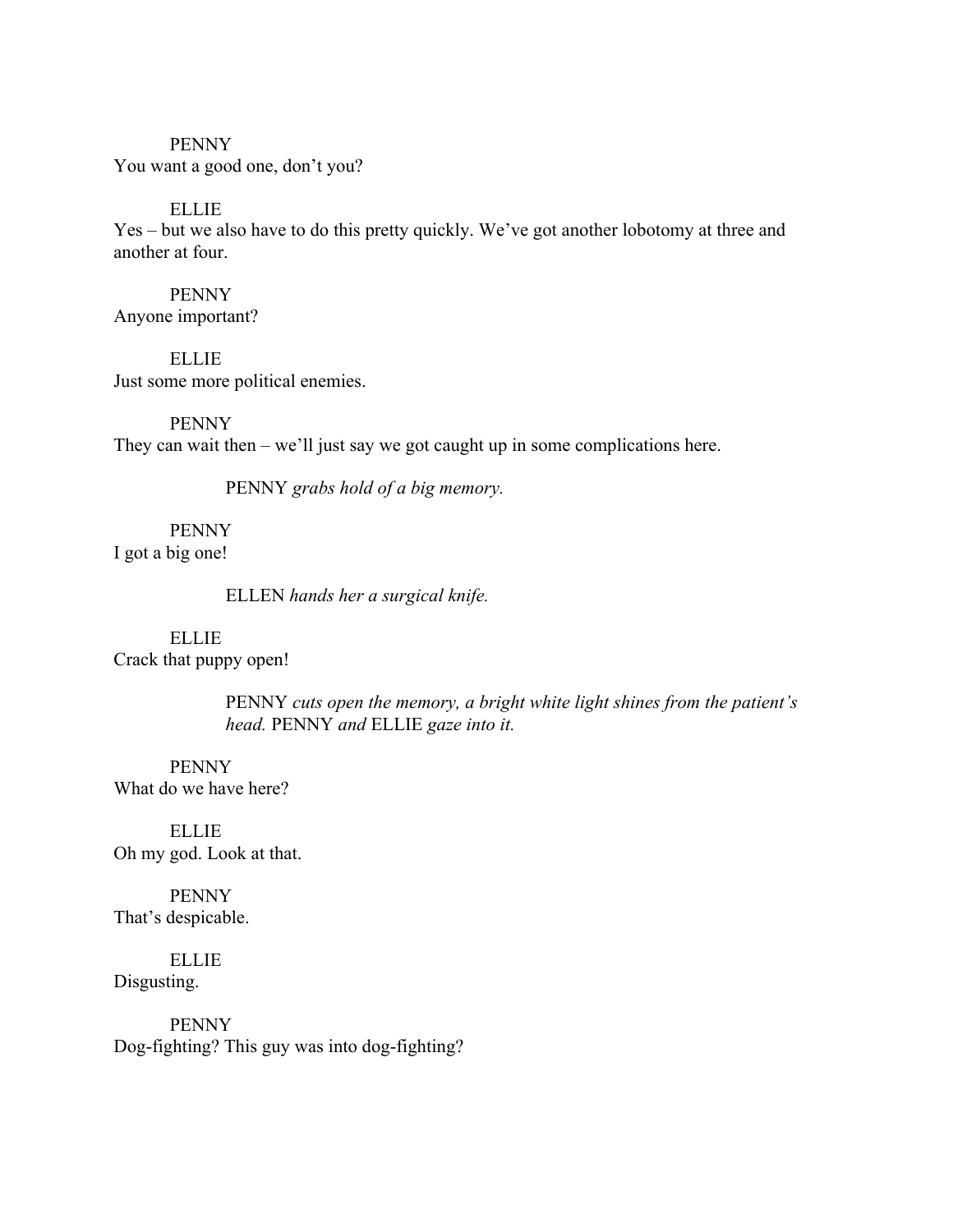ELLIE Look at his laugh. Look at that evil little grin across his face.

PENNY Man, this guy sucks.

*The light goes away.*

## ELLIE

You know, not that I ever feel bad about the array of inhumane surgical procedures we're asked to do– but I especially don't feel bad about lobotomizing this guy. I like dogs.

#### PENNY

I like dogs too! And, yeah. You should never feel bad. This is your job.

ELLIE My living.

PENNY It's how you live – why would you feel bad?

## ELLIE

A morally ambiguous living at the very best and that's even a stretch – but, seriously, what do we have to feel bad about?

PENNY Remember the hairy guy last week?

ELLIE The one who's arms we replaced with feet-

PENNY And took out all the teeth and sewed his mouth shut – right. That's the one.

**ELLIE** What about him?

PENNY I heard-

ELLIE From who?

PENNY The higher-ups. They told me he was a tax evader.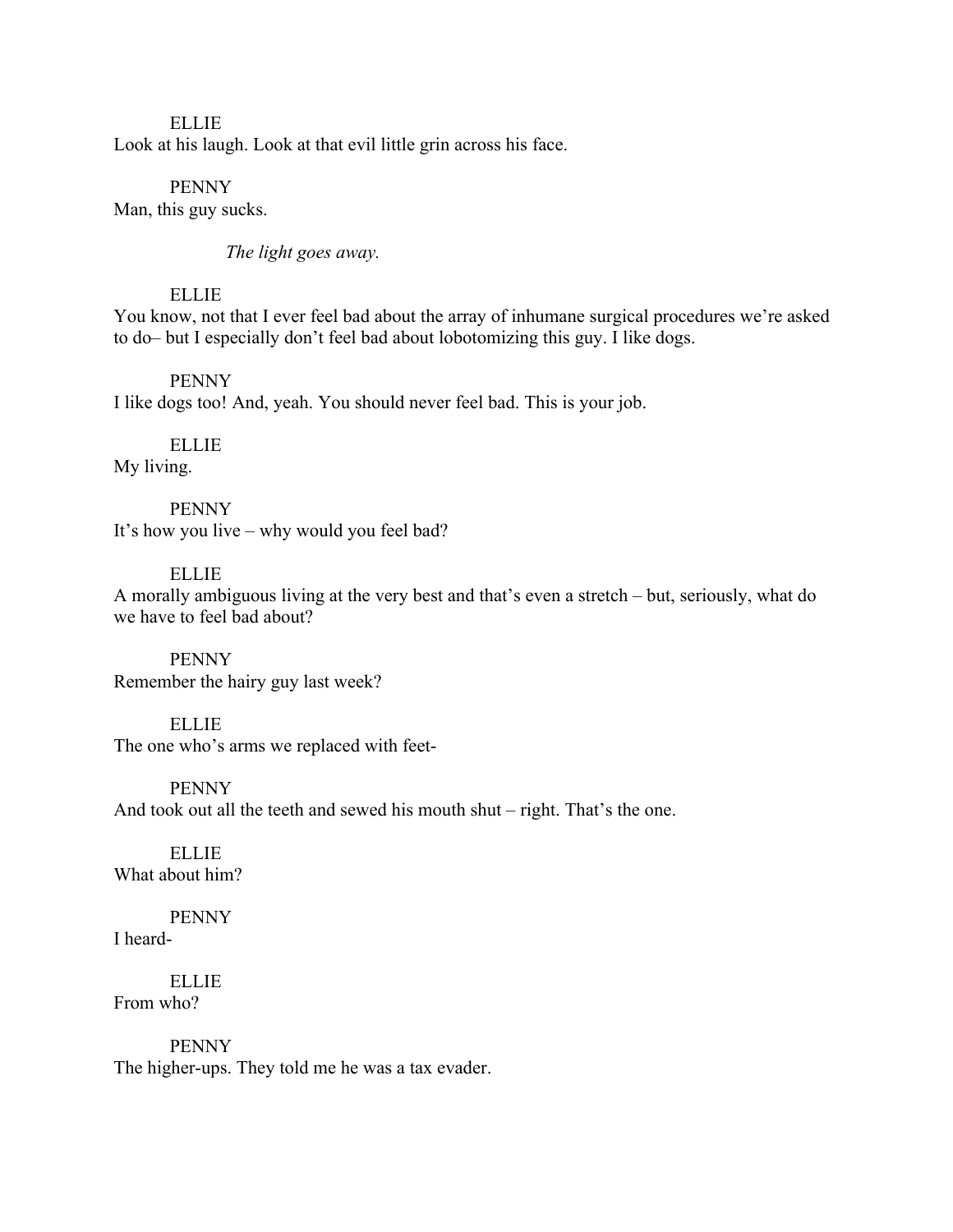# ELLIE He didn't pay his taxes?

PENNY Nope. Not a penny.

ELLIE Horrendous.

PENNY Outrageous.

ELLIE We should've lobotomized him too.

# PENNY

Hey, we do as we're told. There are some fates worse than lobotomization and those have to be reserved for tax evaders. We just have to put some faith in the higher-ups.

ELLIE I know, I know. Just…I'm kind of enjoying this lobotomy. It's fun.

PENNY Yeah, it's kind of like a puzzle. Usually, they don't have us work on the brain.

ELLIE Usually, we just remove it.

PENNY What do you think they do with all those brains?

# ELLIE

Hmmm.

PENNY Maybe they mash them up into one mega-brain, ripe for the harvesting of information!

ELLIE Well, that's hardly scientific.

PENNY You're right.

ELLIE Maybe they just like the taste?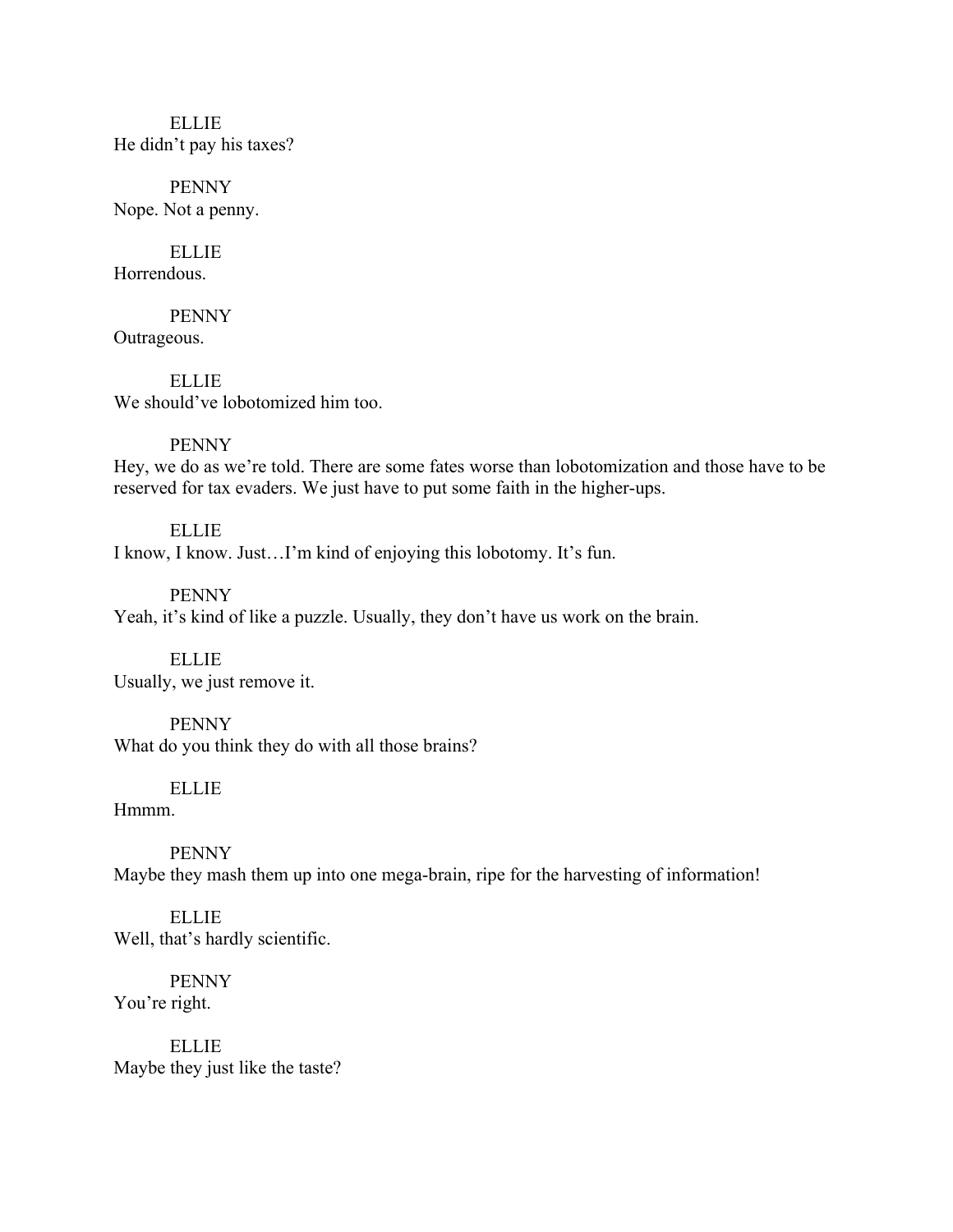PENNY Yeah, they probably just like the taste. Probably like how they smell.

ELLIE Strawberry.

PENNY Which explains why we're just lobotomizing this one!

ELLIE Because his brain stinks!

PENNY Your brain sticks you dumb dog dueler!

ELLIE Let's look at another.

PENNY Another memory? The first was kind of upsetting, don't you think?

ELLIE Yeah, but I have kind of a morbid curiosity about it.

PENNY I don't know…

ELLIE Oh, come on! You like to look at pictures of dead people on the internet.

PENNY Only on holidays!

ELLIE That's a morbid curiosity in its own right.

PENNY No, it's research. But fine. Whatever. But you have to get it this time.

ELLIE No, please. My smell magnet hands.

PENNY If you want to see another so bad, you grab it.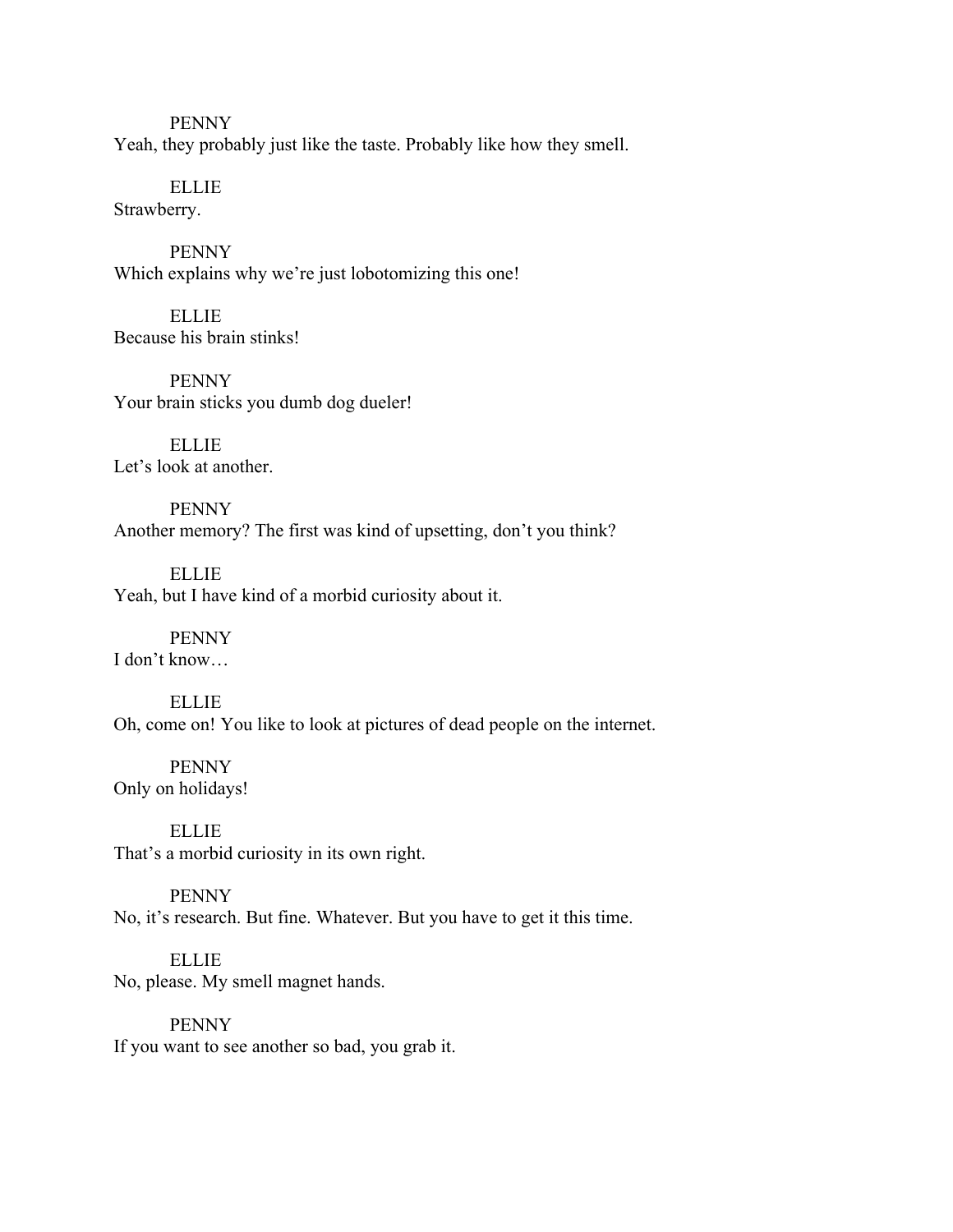ELLIE Pennnnnny, pleaaaaase.

PENNY *crosses her arms.*

PENNY I'm standing my ground here.

ELLIE You're getting blood all over yourself.

PENNY I don't care – I'm standing my ground!

**ELLIE** Fine! I'll do it, jeez.

PENNY Enjoy!

> ELLIE *sticks her hand deep inside the patient's head, wriggles around for a bit, and pulls out another memory.*

PENNY Don' be shy. Open it up.

> ELLIE *grabs the surgical knife and opens up the brain. A bright red light shines across their faces.*

ELLIE

Wow!

PENNY Look at all that!

ELLIE That's a lot of shame we're seeing!

PENNY Wonder why, though? He's just eating cereal...

ELLIE Maybe someone else comes and he does something horrific to them?

> *They lean in and watch for a bit longer. After a moment, they both turn away in disgust.*